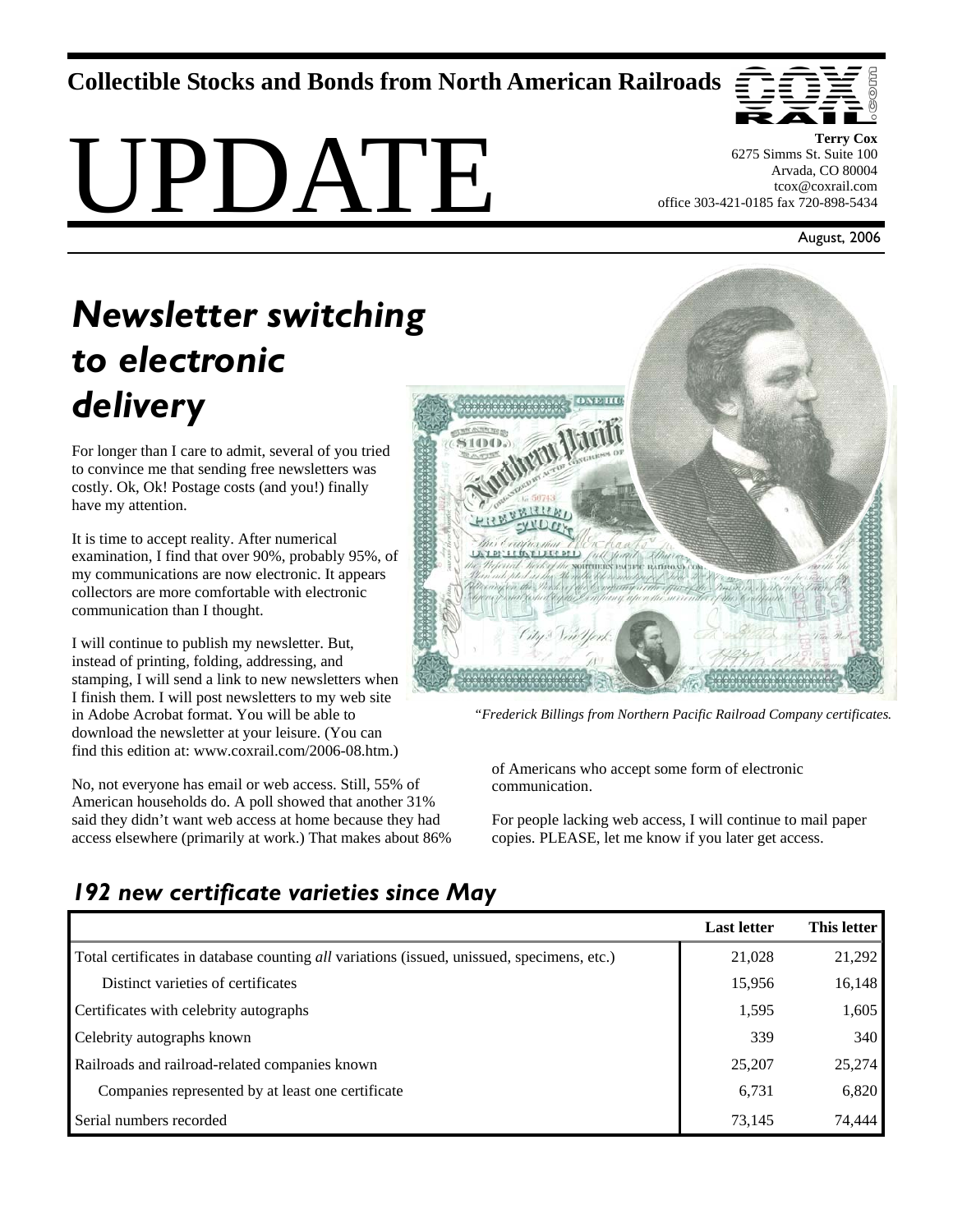#### *Contributors since May, 2005*

David Adams Bruce Alexander Gregory Alexander Colin Bruce III Guenter Bruecker Oliver Clemons Douglas Cummins Daitch, Sheldon Al Doehring Lawrence Falater Martin Fischer Kent Frantzve Richard Galbraith Glenn Gierzycki Robert Greenawalt Ronald Greene

Kenneth Holter William Knadler Geert Leemeijer Franky Leeuwerck Aspesi Luca John Mallinson Douglas McDonald Marvin Rothstein John Sandrock Roland Schmidt Paul Stabler John Szabol Scott Winslow Martin Zanke Eric Zabilka

Sincere thanks to these dealers who send me their catalogs and help keep me apprised of happenings in the hobby!

> Mario Boone Clinton Hollins Historisches Wertpapierhaus, AG Freunde Historische Wertpapiere George LaBarre Galleries, Inc. R.M. Smythe, Inc. Scripophily.com Scott J. Winslow Associates, Inc.

One hundred percent of my income comes from using computers. But, at heart, I am a pretty traditional kind of guy. I would much rather mail newsletters in paper form. The hard truth is that it is expensive and not everyone wants them. Going electronic takes care of those problems.

Going electronic has more upsides. I can use color. I am not limited to four pages. Extra pages do not cost anything. I can add pictures more easily. Pictures are better quality.

Being a traditional kind of guy, I do not like reading newsletters online. Therefore, I always advocate printing newsletters on your own printer.



*Make sure you carefully check the printed portions of dates against the online database. There are many new varieties waiting to be reported.* 

### *The collecting of serial numbers*

Most of you know I am a collector of information. These days, most of my new information is in the form of prices and serial numbers. Collectors are finding fewer new varieties these days, so I have a little time to examine other kinds of information.

I have been collecting serial number information for several years. Regardless of where I find serials numbers, you will have access to those numbers within a week or two. We are gradually learning more and more about which items are genuinely scarce, and which ones are not.



Look at the online database using items you're familiar with. If you see many serial numbers, then items are

probably somewhat common. If only a few numbers are known, then items may be more scarce. Be careful, though. Do not to jump to conclusions without careful consideration.

For instance, there may be only a few serial numbers recorded for a specific variety, but those numbers are spaced widely apart. That might indicate that there COULD be many more certificates out there that would fill in the gaps.

Or, maybe there are several certificates known, and all are numbered above #5000. That does NOT mean that numbers #1 to #4999 exist. Long-running companies frequently continued numbering from previous issues when they created new stock issues due to recapitalization, splits, stock watering, and so forth. You may discover that certificate #5001 is actually the first number ever issued for a specific series of certificates. If you only collect #1 certificates, this is the certificate you want.

A different situation, though, might be the case. Maybe one hundred numbers are shown on my web site for certificates of a company found in



the Northern Pacific hoard. Scott Winslow kindly contributed the serial numbers of the certificates unearthed in that hoard. Thanks to his and George LaBarre's contributions, we now know that #15 might be the highest number issued for a particular company. By looking at the database carefully, you will see that #16 through #100 were unissued remainders. You will be able to know with 100% certaintly that only fifteen issued certificates ever existed! In this hypothetical case, even unissued certificates are scarce, represented by only 85 examples. Once those 100 are distributed, they will appear for sale infrequently.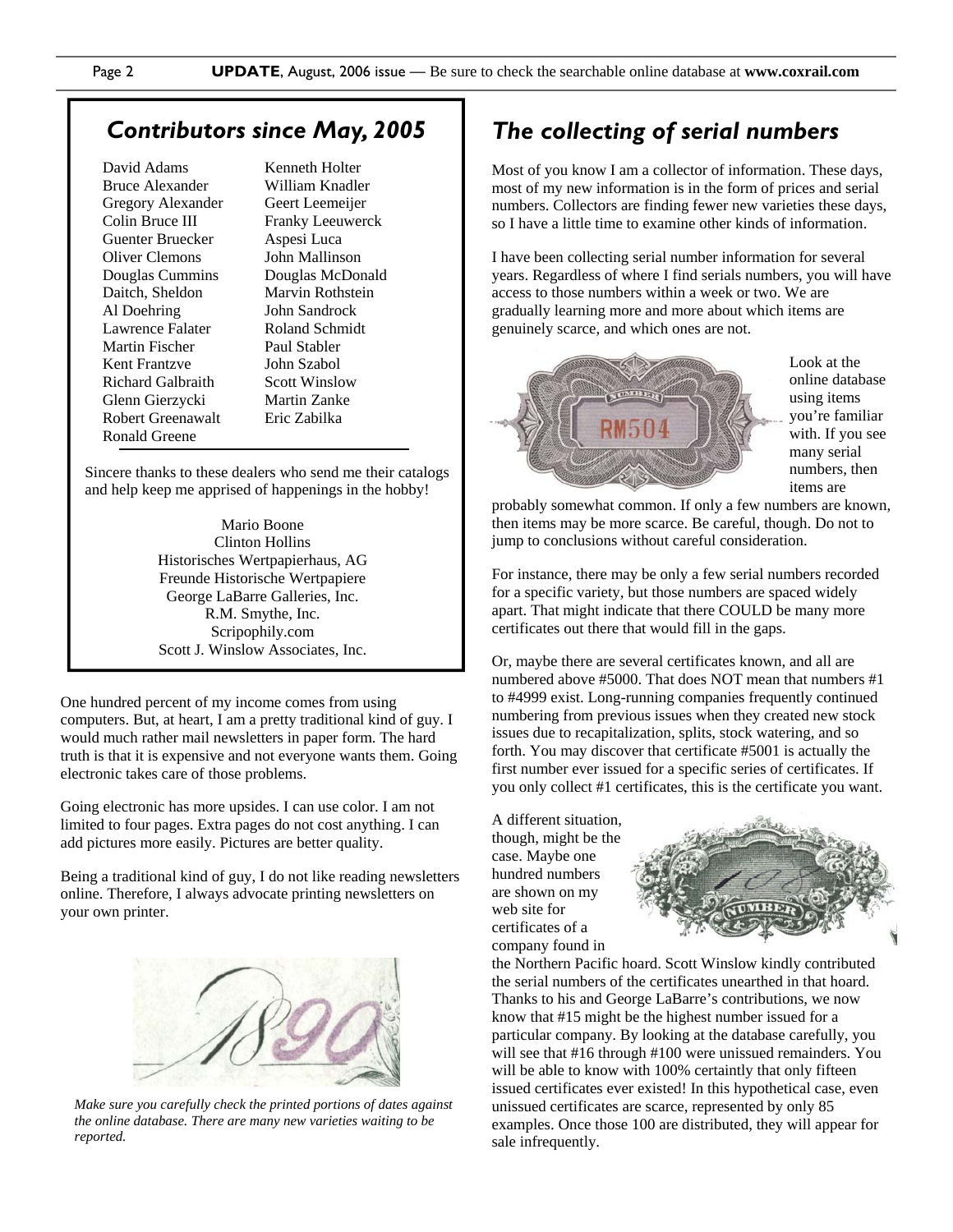Serial numbers come from every possible source. They come from every auction that I know about. They come from pictures in old auction catalogs, fixed price catalogs, and books. They come from museums, historical societies, and corporate collections. Most importantly, they come from contributions from private collectors.

The only source that I refuse are compilations from eBay. I accepted them for awhile, but found them troublesome and time-consuming. I found that sellers often made mistakes in their listings. Unfortunately, I often could not correct those mistakes because eBay sellers often refuse to show images of certificates they were actually selling.

I overcame this loss of information by

retrieving information daily about every certificate that sells on eBay (US) for more than \$25.

I do NOT get similar information from eBay's British, French, German, or Italian sites. If you would like to help contribute that kind of information, contact me. I'll show you some tricks on how to make it fast, easy, and accurate. Only collect information about items that actually SELL.





#### *Are "rare" eBay items really rare?*

Sellers love to describe their certificates as "rare." But, let's get real! How many really are?

While writing this article, I pulled up certificates in the railroad category (Coins & Paper Money > Scripophily > Railroad) with "rare" in either the title or description. I then took the first 10 entries and estimated how many similar certificates likely exist today. My estimates were:

| #1 | 10 to $50$     | #6  | >5.000               |
|----|----------------|-----|----------------------|
| #2 | 1,000 to 1,500 | #7  | $10 \text{ to } 50$  |
| #3 | 100 to 300     | #8  | $50 \text{ to } 400$ |
| #4 | 100 to 200     | #9  | 10 to $20*$          |
| #5 | >5,000         | #10 | >50,000              |

(#9 was a special case. That listing offered an unissued certificate. While only 10 to 20 unissued certificates may exist, I estimate 100 to 150 issued examples are in collectors' and dealers' hands.)

I admit I was a little surprised. I would actually have described three of these lots as "scarce" and another three as "very hard to find."

At the same time, I would describe three of those lots as "dreadfully common." To people selling such certificates, I impolitely ask, "How can you call a certificate *rare* when you can easily find multiple examples on eBay on the same day???" Or call up a major dealer. I bet you could buy tens, maybe even hundreds more examples. "Rare?" No way!!

In my mind, this kind of behavior is purposely deceptive, pure and simple. So, I will ask again, "Is your business so bad that you need to use deception to make a few dollars profit?"

Still, I was surprised to find that several so-called "rare" eBay items are actually scarce. Ummh. Interesting.